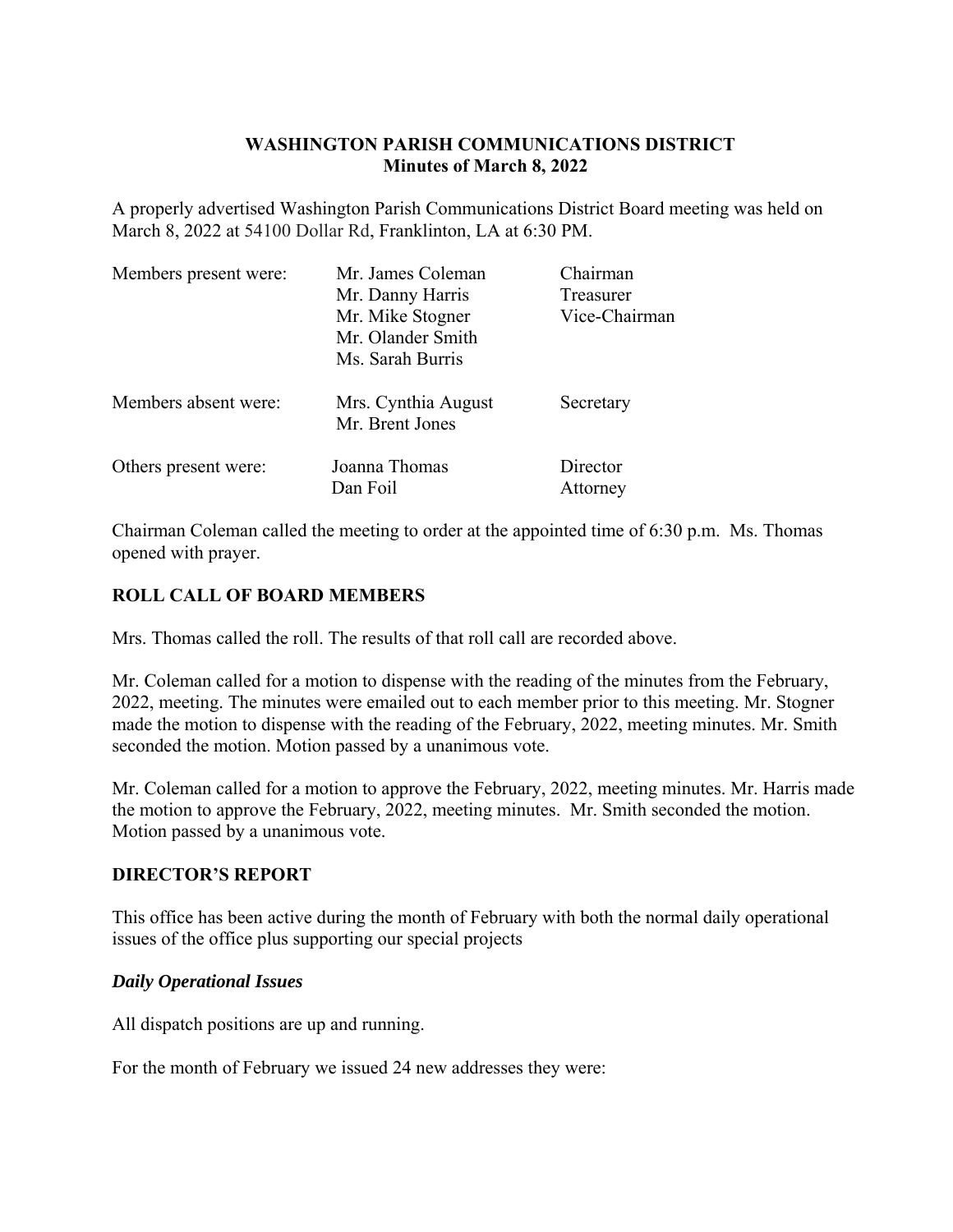| Franklinton     | 11             |
|-----------------|----------------|
| <b>Bogalusa</b> | 06             |
| Pine            | 03             |
| Mt. Hermon      | 0 <sub>3</sub> |
| Angie           | 01             |
| Total           | 24             |

Mrs Moore and Ms Jones continue to work on the mapping.

All dispatch positions are up and running.

The accounting system is working well. Jim and I continue to input the monthly financial data.. Mrs. Moore continues to do the addressing and both Mrs Moore and Ms Jones continuing to work on map updates on a daily basis.

The next group of updates is scheduled to be submitted to GeoComm for processing by the end of March.

## *Special Projects*

1. A visit to Tangipahoa 9-1-1 is currently being scheduled for the Strategy Committee.

The agenda for this visit includes:

- Capability to answer Washington Parish 9-1-1 calls during an emergency
- Capability to answer Washington Parish 9-1-1 calls during normal operations

These have been an interesting and productive month for our office. I would like to thank the board for their support and inputs.

Mr. Coleman called for any questions concerning the Director's Report. Hearing none, Mr. Coleman called for a motion to accept and approve the Director's report. Mr. Stogner made the motion to accept and approve the Director's Report as given. Mr. Smith seconded the motion. Motion passed by a unanimous vote.

#### **CHAIRMAN'S REPORT**

#### **Public 911 Education**

The site was visited by 118 new users with 184 page hits in February. Foreign users were from China, Russia, Ukraine, and France.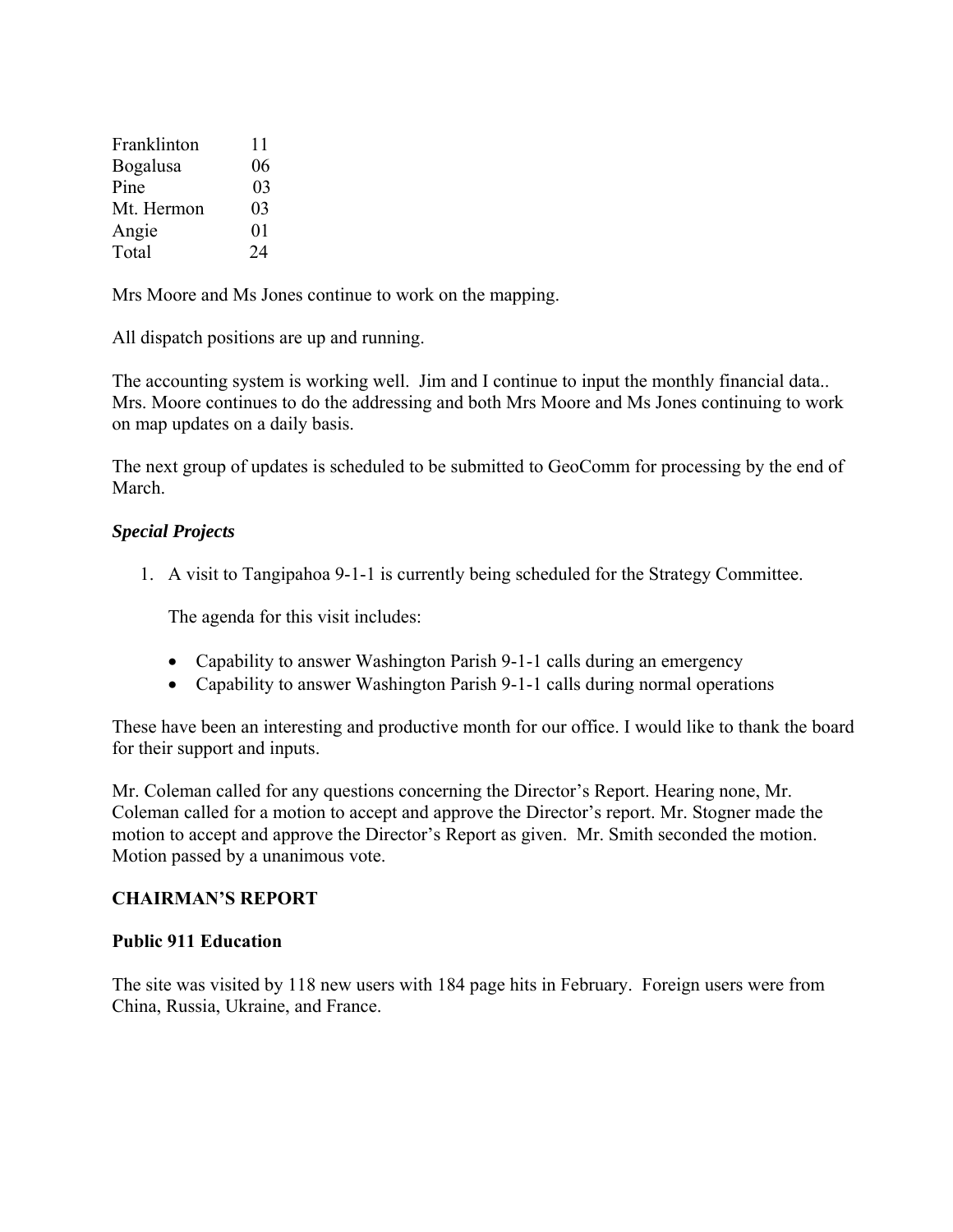## **Special Projects**

- Weekly review of ongoing technical issues continue.
- Preparation for the 2022 hurricane season:
	- o Repairs to bunker roof Done
	- o Two year change out of diesel fuel Done
	- o Adjustments to the Verizon Broadband interface Done
	- o Adjustments to the telephone and broadband failover software Done
	- o Remote control of satellite system Done
	- o Remote control of radio systems In Progress
	- o Protect building air intake hoods In Progress
	- o Install generator transfer switch
	- o Adjust guy wire tension
	- o Install replacement antennas and lightning rod -– In Progress
	- o Perform generator yearly maintenance

#### **Other Business**

o Improve Cyber Security System – – In Progress

#### **2022 Projects**

#### **Capital**

| Install Building Air Intake Hoods              | $\frac{1}{2}$ ,000 (in progress) |
|------------------------------------------------|----------------------------------|
| Install Remote Radio Control                   | $$8,500$ (in progress)           |
| Install Generator Transfer Switch              | \$15,000                         |
| Install replacement antennas and lightning rod | \$ 4,000                         |

#### **Non Capital**

| <b>Adjust Guy Wire Tension</b>                 | 5.000                                        |
|------------------------------------------------|----------------------------------------------|
| Perform Generator Maintenance                  | 3.000                                        |
| <b>Improved Cyber Security System Software</b> | $\frac{1}{2}$ , 3,000 per year (in progress) |

#### **Future Projects**

| Building Expansion, Bunking and Feeding Safe Room | \$1,500,000 (Grant) |
|---------------------------------------------------|---------------------|
| Franklinton Bunker                                | 500,000<br>S        |
| Replace Franklinton tower                         | 135,000<br>S        |
| <b>Security Fencing</b>                           | 170,000<br>S        |
| Replace 25 Year Old Vehicle                       | 32,000              |
| Replace 8 year old Audio Visual System            | \$130,000           |
| Replace 8 year old Telephone System               | 50,000              |
| Replace EOC Tower Lighting System                 | 30,000              |